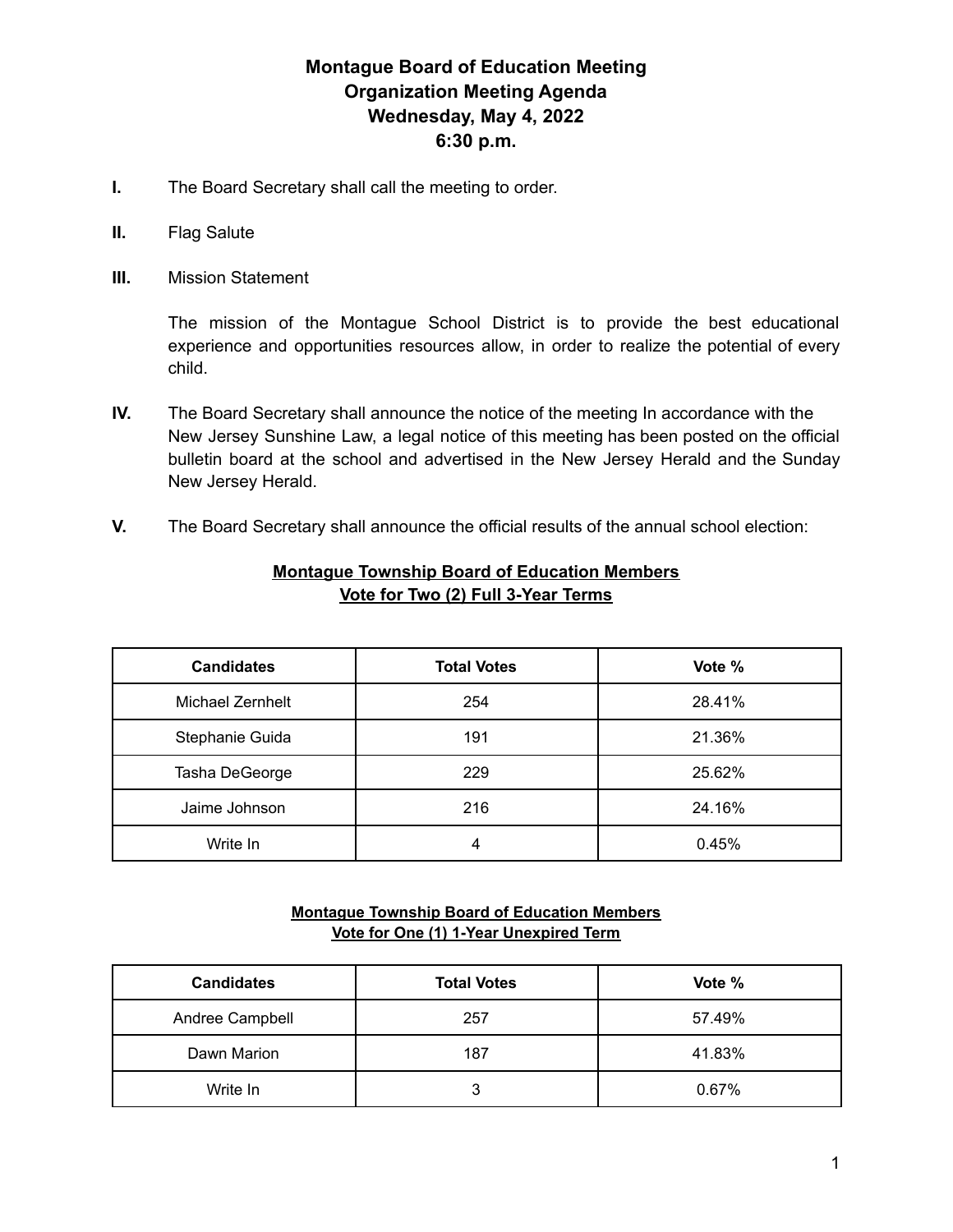**VI.** The Board Secretary shall administer the oath of office to the newly elected Board members:

- 1. Michael Zernhelt
- 2. Tasha DeGeorge
- 3. Andree Campbell

**VII.** The Board Secretary shall conduct a Roll Call:

| <b>Board Members</b> | <b>Present</b> | <b>Absent</b> |
|----------------------|----------------|---------------|
| Denis Bogle          |                |               |
| Paul Brislin         |                |               |
| Andree Campbell      |                |               |
| Danielle Christmann  |                |               |
| Tasha DeGeorge       |                |               |
| Barbara Holstein     |                |               |
| Michael Zernhelt     |                |               |

| <b>Others Present:</b>                                                                                  | <b>Present</b> | Absent |
|---------------------------------------------------------------------------------------------------------|----------------|--------|
| John Nittolo, Acting Chief School Administrator<br>Carl Morelli, Board Secretary<br>Joseph Garcia, Esq. |                |        |

**VIII.** The Board Secretary will entertain nominations for President. Nominations follow.

**IX.** The Board Secretary shall conduct a roll call vote for the position of President.

| Moved:           | Seconded:    |                |          |            | Discussion: |          |          |       |
|------------------|--------------|----------------|----------|------------|-------------|----------|----------|-------|
| <b>Roll Call</b> | <b>Bogle</b> | <b>Brislin</b> | Campbell | Christmann | DeGeorge    | Holstein | Zernhelt | Total |
| <b>YES</b>       |              |                |          |            |             |          |          |       |
| <b>NO</b>        |              |                |          |            |             |          |          |       |
| <b>ABSTAIN</b>   |              |                |          |            |             |          |          |       |
| <b>ABSENT</b>    |              |                |          |            |             |          |          |       |

**X.** The elected Board President assumes the chair.

**XI.** The Board President will entertain nominations for First Vice-President. Nominations follow.

**XII.** The Board Secretary shall conduct a roll call vote for the position of First Vice-President.

| Moved:           |              |                | Seconded: |            |          | Discussion: |          |       |
|------------------|--------------|----------------|-----------|------------|----------|-------------|----------|-------|
| <b>Roll Call</b> | <b>Bogle</b> | <b>Brislin</b> | Campbell  | Christmann | DeGeorge | Holstein    | Zernhelt | Total |
| <b>YES</b>       |              |                |           |            |          |             |          |       |
| <b>NO</b>        |              |                |           |            |          |             |          |       |
| <b>ABSTAIN</b>   |              |                |           |            |          |             |          |       |
| <b>ABSENT</b>    |              |                |           |            |          |             |          |       |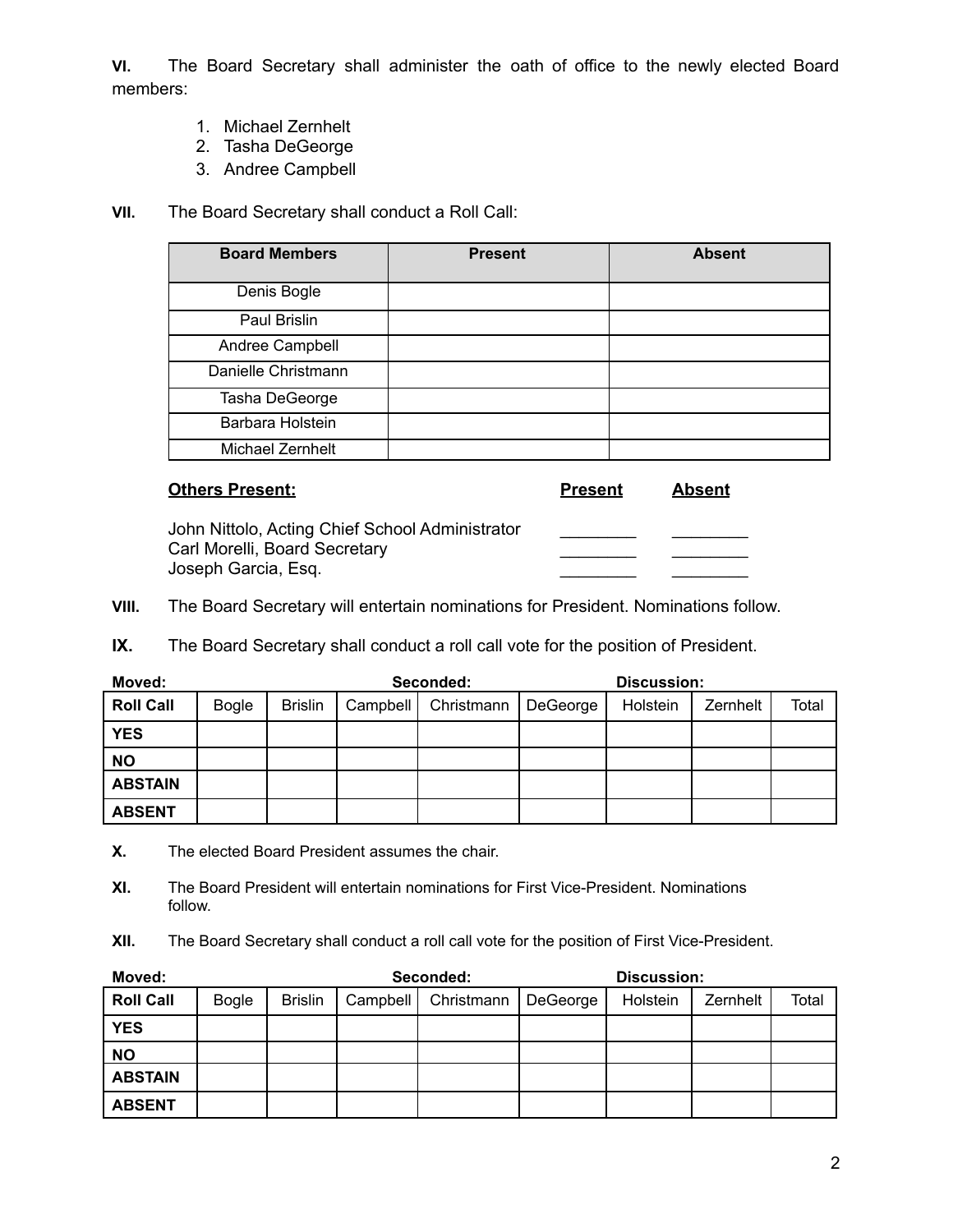**A-1 BE IT RESOLVED**, that the Montague Township Board of Education appoints Carl Morelli, Board Secretary, whose term of office shall coincide with term of life of the Board through the 2023 Reorganization meeting.

| Moved:           |              |                | Seconded: |            |          | <b>Discussion:</b> |          |       |
|------------------|--------------|----------------|-----------|------------|----------|--------------------|----------|-------|
| <b>Roll Call</b> | <b>Bogle</b> | <b>Brislin</b> | Campbell  | Christmann | DeGeorge | Holstein           | Zernhelt | Total |
| <b>YES</b>       |              |                |           |            |          |                    |          |       |
| <b>NO</b>        |              |                |           |            |          |                    |          |       |
| <b>ABSTAIN</b>   |              |                |           |            |          |                    |          |       |
| <b>ABSENT</b>    |              |                |           |            |          |                    |          |       |

**A-2 BE IT RESOLVED,** that the Montague Township Board of Education appoints Carl Morelli, School Business Administrator, whose term of office shall coincide with term of life of the Board through the 2023 Reorganization meeting.

| Moved:           |              |                | Seconded: |            |          | Discussion: |          |       |
|------------------|--------------|----------------|-----------|------------|----------|-------------|----------|-------|
| <b>Roll Call</b> | <b>Bogle</b> | <b>Brislin</b> | Campbell  | Christmann | DeGeorge | Holstein    | Zernhelt | Total |
| <b>YES</b>       |              |                |           |            |          |             |          |       |
| <b>NO</b>        |              |                |           |            |          |             |          |       |
| <b>ABSTAIN</b>   |              |                |           |            |          |             |          |       |
| <b>ABSENT</b>    |              |                |           |            |          |             |          |       |

**A-3 BE IT RESOLVED**, that the Montague Township Board of Education appoints Carl Morelli, School Business Administrator, to be designated as the Investment Officer of Records whose term of office shall coincide with term of life of the Board through the 2023 Reorganization meeting.

| Moved:           |              |                |          | Seconded:<br>Discussion: |          |          |          |       |
|------------------|--------------|----------------|----------|--------------------------|----------|----------|----------|-------|
| <b>Roll Call</b> | <b>Bogle</b> | <b>Brislin</b> | Campbell | Christmann               | DeGeorge | Holstein | Zernhelt | Total |
| <b>YES</b>       |              |                |          |                          |          |          |          |       |
| <b>NO</b>        |              |                |          |                          |          |          |          |       |
| <b>ABSTAIN</b>   |              |                |          |                          |          |          |          |       |
| <b>ABSENT</b>    |              |                |          |                          |          |          |          |       |

**A-4 BE IT RESOLVED**, that the Montague Township Board of Education appoints Carl Morelli to be designated as the District's Right to Know Officer, whose term of office shall coincide with term of life of the Board through the 2023 Reorganization meeting.

| Moved:           |              |                | Seconded: |            |          | <b>Discussion:</b> |          |       |
|------------------|--------------|----------------|-----------|------------|----------|--------------------|----------|-------|
| <b>Roll Call</b> | <b>Bogle</b> | <b>Brislin</b> | Campbell  | Christmann | DeGeorge | Holstein           | Zernhelt | Total |
| <b>YES</b>       |              |                |           |            |          |                    |          |       |
| <b>NO</b>        |              |                |           |            |          |                    |          |       |
| <b>ABSTAIN</b>   |              |                |           |            |          |                    |          |       |
| <b>ABSENT</b>    |              |                |           |            |          |                    |          |       |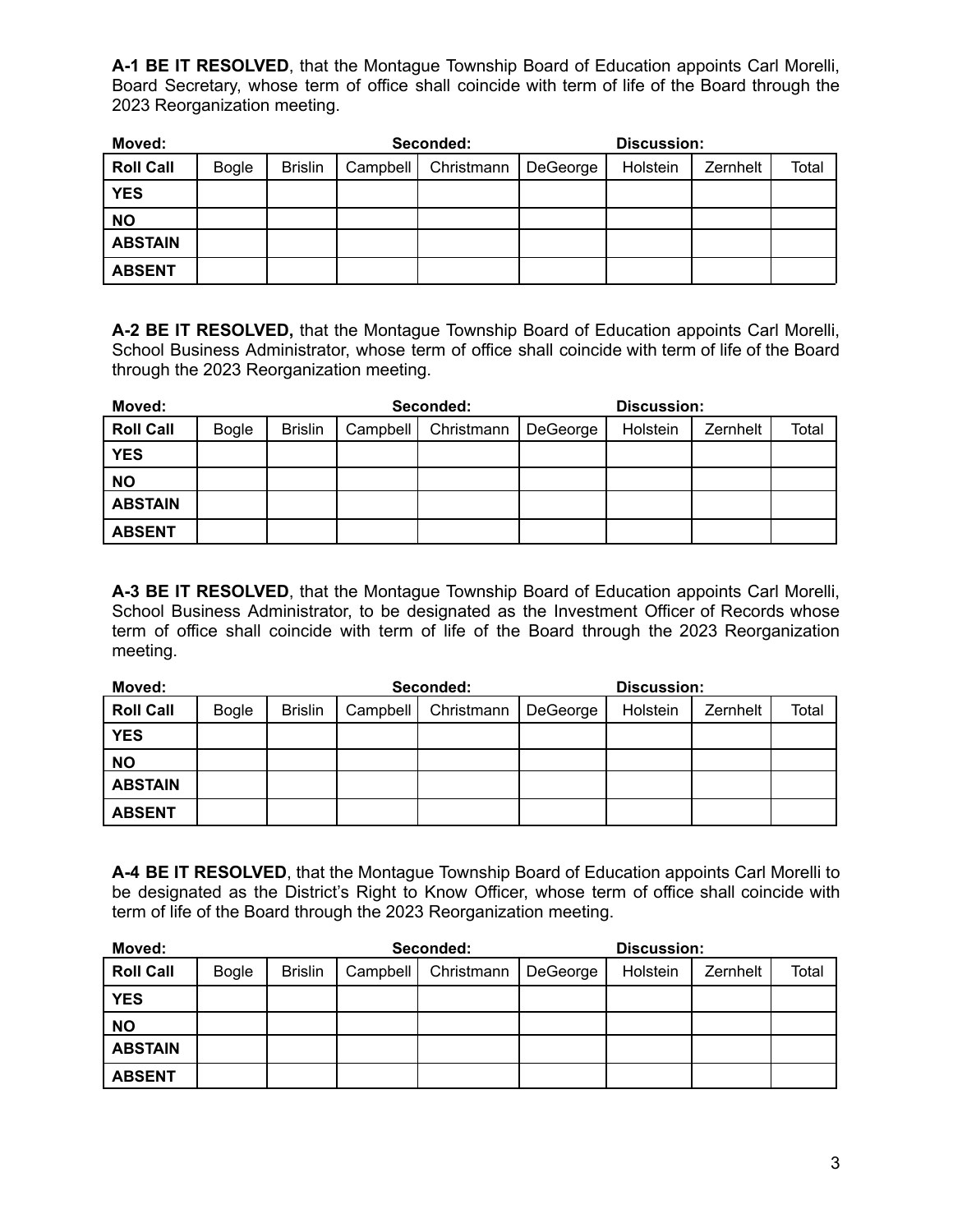**A-5 BE IT RESOLVED**, that the Montague Township Board of Education appoints Carl Morelli to be designated as the District's Purchasing Agent, whose term of office shall coincide with term of life of the Board through the 2023 Reorganization meeting.

| Moved:           |              |                | Seconded: |            |          | Discussion: |          |       |
|------------------|--------------|----------------|-----------|------------|----------|-------------|----------|-------|
| <b>Roll Call</b> | <b>Bogle</b> | <b>Brislin</b> | Campbell  | Christmann | DeGeorge | Holstein    | Zernhelt | Total |
| <b>YES</b>       |              |                |           |            |          |             |          |       |
| <b>NO</b>        |              |                |           |            |          |             |          |       |
| <b>ABSTAIN</b>   |              |                |           |            |          |             |          |       |
| <b>ABSENT</b>    |              |                |           |            |          |             |          |       |

**A-6 BE IT RESOLVED**, that the Montague Township Board of Education appoints Carl Morelli, Interim Pest Management Coordinator until May 31, 2022 and appoints David Miller, as of June 1, 2022, to be designated as the District's Integrated Pest Management Coordinator, whose term of office shall coincide with term of life of the Board through the 2023 Reorganization meeting.

| Moved:           |              |                | Seconded: |            |          | Discussion: |          |       |
|------------------|--------------|----------------|-----------|------------|----------|-------------|----------|-------|
| <b>Roll Call</b> | <b>Bogle</b> | <b>Brislin</b> | Campbell  | Christmann | DeGeorge | Holstein    | Zernhelt | Total |
| <b>YES</b>       |              |                |           |            |          |             |          |       |
| <b>NO</b>        |              |                |           |            |          |             |          |       |
| <b>ABSTAIN</b>   |              |                |           |            |          |             |          |       |
| <b>ABSENT</b>    |              |                |           |            |          |             |          |       |

**A-7 BE IT RESOLVED**, that the Montague Township Board of Education appoints Carl Morelli to be designated as the District's Custodian of Records (as required under the Open Public Records Act), whose term of office shall coincide with term of life of the Board through the 2023 Reorganization meeting.

| Moved:           |              |                |          | Seconded:  |          | <b>Discussion:</b> |          |       |
|------------------|--------------|----------------|----------|------------|----------|--------------------|----------|-------|
| <b>Roll Call</b> | <b>Bogle</b> | <b>Brislin</b> | Campbell | Christmann | DeGeorge | Holstein           | Zernhelt | Total |
| <b>YES</b>       |              |                |          |            |          |                    |          |       |
| <b>NO</b>        |              |                |          |            |          |                    |          |       |
| <b>ABSTAIN</b>   |              |                |          |            |          |                    |          |       |
| <b>ABSENT</b>    |              |                |          |            |          |                    |          |       |

**A-8 BE IT RESOLVED**, that the Montague Township Board of Education appoints Rene E. Metzgar as the Treasurer of School Monies, whose term of office shall coincide with term of life of the Board through the 2023 Reorganization meeting.

| Moved:           |              |                |          | Seconded:  |          | <b>Discussion:</b> |          |       |
|------------------|--------------|----------------|----------|------------|----------|--------------------|----------|-------|
| <b>Roll Call</b> | <b>Bogle</b> | <b>Brislin</b> | Campbell | Christmann | DeGeorge | Holstein           | Zernhelt | Total |
| <b>YES</b>       |              |                |          |            |          |                    |          |       |
| <b>NO</b>        |              |                |          |            |          |                    |          |       |
| <b>ABSTAIN</b>   |              |                |          |            |          |                    |          |       |
| <b>ABSENT</b>    |              |                |          |            |          |                    |          |       |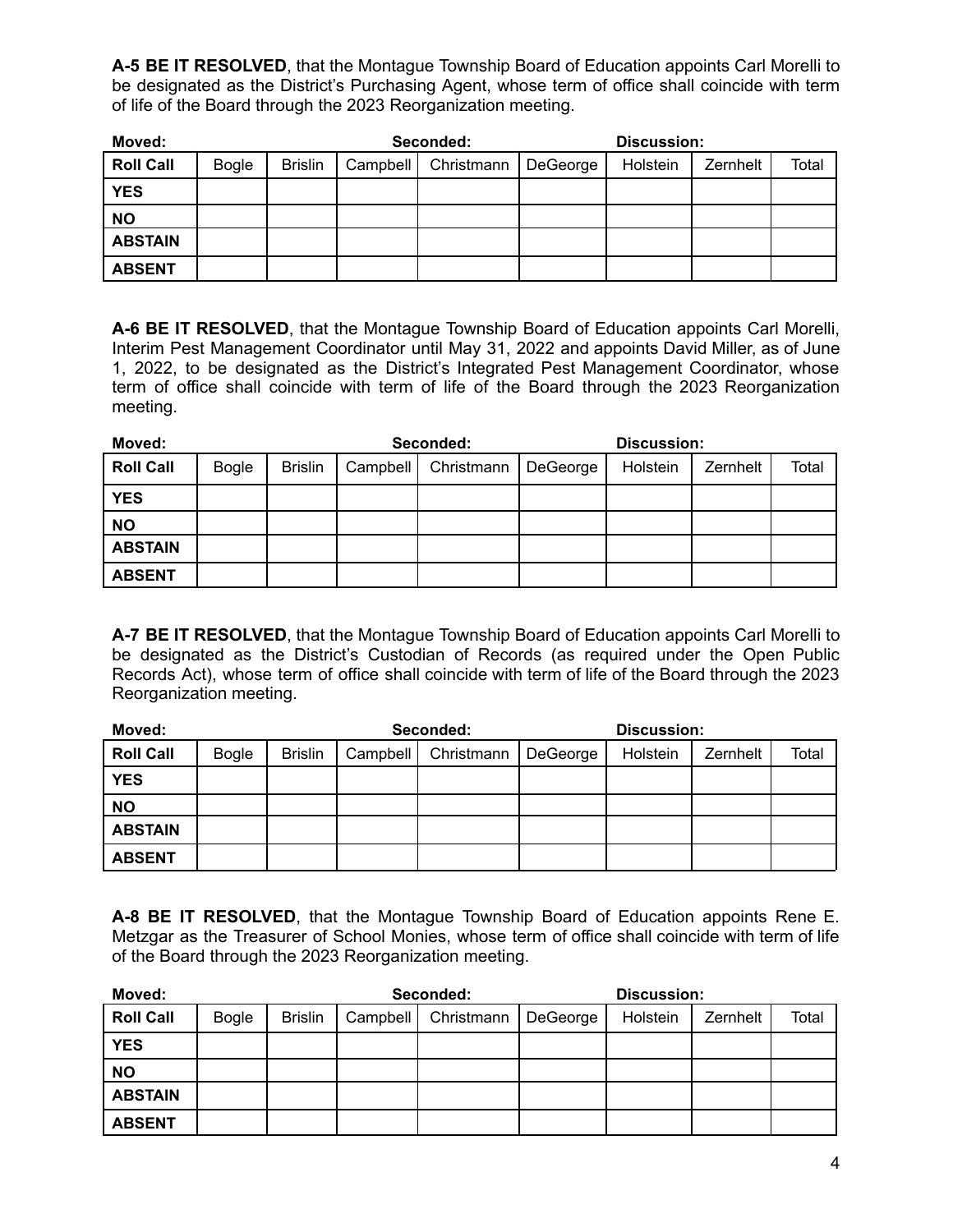**A-9 BE IT RESOLVED**, that the Montague Township Board of Education appoints John Nittolo as the District's ADA officer.

| Moved:           |              |                |          | Seconded:  |          | Discussion: |          |       |
|------------------|--------------|----------------|----------|------------|----------|-------------|----------|-------|
| <b>Roll Call</b> | <b>Bogle</b> | <b>Brislin</b> | Campbell | Christmann | DeGeorge | Holstein    | Zernhelt | Total |
| <b>YES</b>       |              |                |          |            |          |             |          |       |
| <b>NO</b>        |              |                |          |            |          |             |          |       |
| <b>ABSTAIN</b>   |              |                |          |            |          |             |          |       |
| <b>ABSENT</b>    |              |                |          |            |          |             |          |       |

**A-10 BE IT RESOLVED**, that the Montague Township Board of Education appoints James Andriac as the District's Affirmative Action Officer.

| Moved:           |              |                |          | Seconded:  |          | <b>Discussion:</b> |          |       |
|------------------|--------------|----------------|----------|------------|----------|--------------------|----------|-------|
| <b>Roll Call</b> | <b>Bogle</b> | <b>Brislin</b> | Campbell | Christmann | DeGeorge | Holstein           | Zernhelt | Total |
| <b>YES</b>       |              |                |          |            |          |                    |          |       |
| <b>NO</b>        |              |                |          |            |          |                    |          |       |
| <b>ABSTAIN</b>   |              |                |          |            |          |                    |          |       |
| <b>ABSENT</b>    |              |                |          |            |          |                    |          |       |

**A-11 BE IT RESOLVED**, that the Montague Township Board of Education appoints Samantha Frost as the District's Homeless Liaison.

| Moved:           |              |                |          | Seconded:  |          | <b>Discussion:</b> |          |       |
|------------------|--------------|----------------|----------|------------|----------|--------------------|----------|-------|
| <b>Roll Call</b> | <b>Bogle</b> | <b>Brislin</b> | Campbell | Christmann | DeGeorge | Holstein           | Zernhelt | Total |
| <b>YES</b>       |              |                |          |            |          |                    |          |       |
| <b>NO</b>        |              |                |          |            |          |                    |          |       |
| <b>ABSTAIN</b>   |              |                |          |            |          |                    |          |       |
| <b>ABSENT</b>    |              |                |          |            |          |                    |          |       |

**A-12 BE IT RESOLVED**, that the Montague Township Board of Education appoints Anna Dawson (a/k/a Anna Cortiana) as the District's 504 Officer.

| Moved:           |              |                |          | Seconded:  |          | Discussion: |          |       |
|------------------|--------------|----------------|----------|------------|----------|-------------|----------|-------|
| <b>Roll Call</b> | <b>Bogle</b> | <b>Brislin</b> | Campbell | Christmann | DeGeorge | Holstein    | Zernhelt | Total |
| <b>YES</b>       |              |                |          |            |          |             |          |       |
| <b>NO</b>        |              |                |          |            |          |             |          |       |
| <b>ABSTAIN</b>   |              |                |          |            |          |             |          |       |
| <b>ABSENT</b>    |              |                |          |            |          |             |          |       |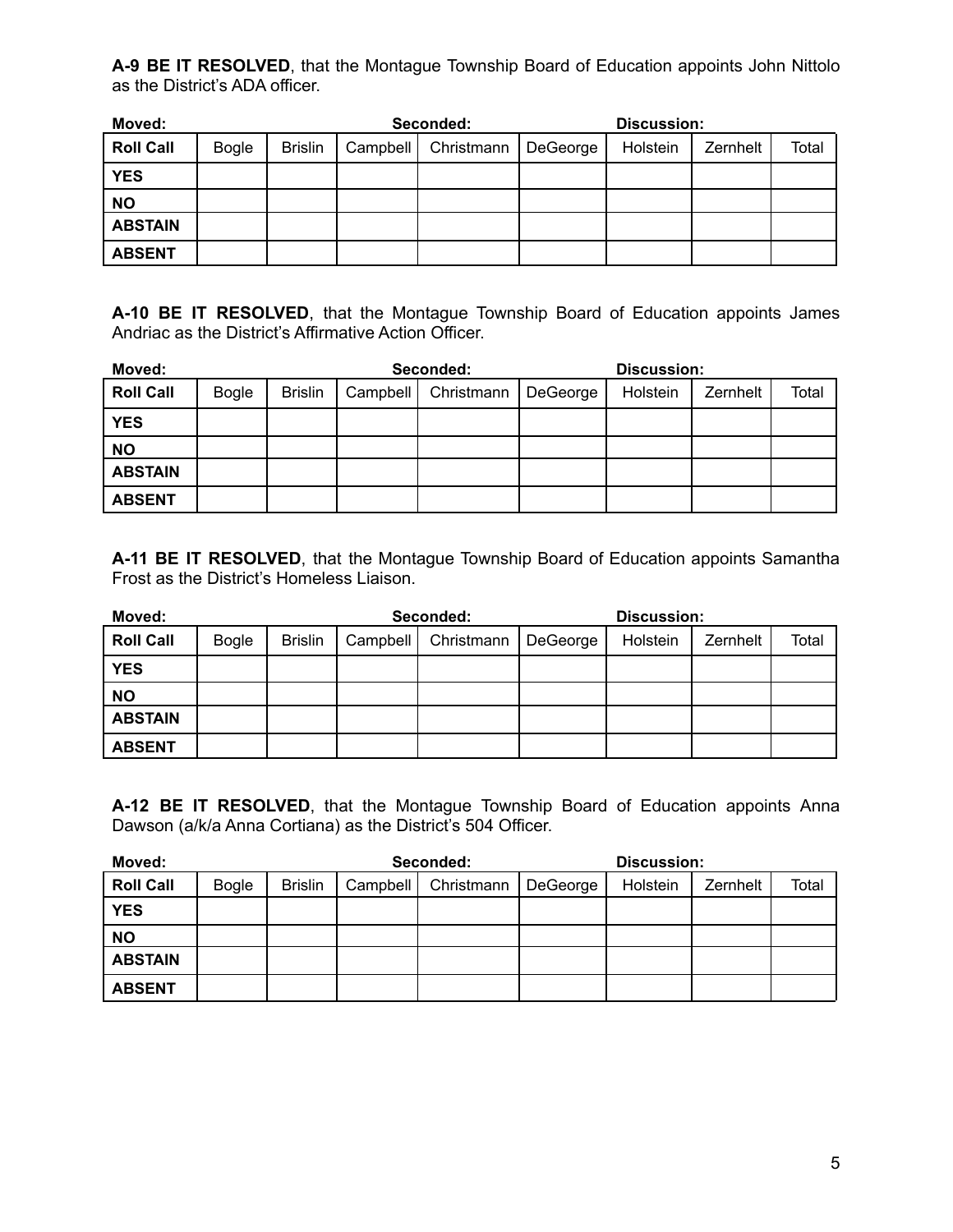**A-13 BE IT RESOLVED**, that the Montague Township Board of Education appoints James Andriac as the District's Truancy Officer.

| Moved:           |              |                |          | Seconded:  |          | <b>Discussion:</b> |          |       |
|------------------|--------------|----------------|----------|------------|----------|--------------------|----------|-------|
| <b>Roll Call</b> | <b>Bogle</b> | <b>Brislin</b> | Campbell | Christmann | DeGeorge | Holstein           | Zernhelt | Total |
| <b>YES</b>       |              |                |          |            |          |                    |          |       |
| <b>NO</b>        |              |                |          |            |          |                    |          |       |
| <b>ABSTAIN</b>   |              |                |          |            |          |                    |          |       |
| <b>ABSENT</b>    |              |                |          |            |          |                    |          |       |

**A-14 BE IT RESOLVED**, that the Montague Township Board of Education appoints James Andriac as the District's Residency Officer.

| Moved:           |              |                |          | Seconded:  |          | Discussion: |          |       |
|------------------|--------------|----------------|----------|------------|----------|-------------|----------|-------|
| <b>Roll Call</b> | <b>Bogle</b> | <b>Brislin</b> | Campbell | Christmann | DeGeorge | Holstein    | Zernhelt | Total |
| <b>YES</b>       |              |                |          |            |          |             |          |       |
| <b>NO</b>        |              |                |          |            |          |             |          |       |
| <b>ABSTAIN</b>   |              |                |          |            |          |             |          |       |
| <b>ABSENT</b>    |              |                |          |            |          |             |          |       |

**A-15 BE IT RESOLVED**, that the Montague Township Board of Education appoints L Delegate and **Letter Lines and Alternate to the New Jersey** School Boards Association whose terms shall coincide with term of life of the Board through the 2023 Reorganization meeting.

| Moved:           |              |                |          | Seconded:  |          | Discussion: |          |       |
|------------------|--------------|----------------|----------|------------|----------|-------------|----------|-------|
| <b>Roll Call</b> | <b>Bogle</b> | <b>Brislin</b> | Campbell | Christmann | DeGeorge | Holstein    | Zernhelt | Total |
| <b>YES</b>       |              |                |          |            |          |             |          |       |
| <b>NO</b>        |              |                |          |            |          |             |          |       |
| <b>ABSTAIN</b>   |              |                |          |            |          |             |          |       |
| <b>ABSENT</b>    |              |                |          |            |          |             |          |       |

**A-16 BE IT RESOLVED**, that the Montague Township Board of Education appoints Representative and **EXECUTE Alternate** Alternate Representative to the Educational Services Commission of Morris County whose terms shall coincide with term of life of the Board through the 2023 Reorganization meeting.

| Moved:           |              |                |          | Seconded:  |          | <b>Discussion:</b> |          |       |
|------------------|--------------|----------------|----------|------------|----------|--------------------|----------|-------|
| <b>Roll Call</b> | <b>Bogle</b> | <b>Brislin</b> | Campbell | Christmann | DeGeorge | Holstein           | Zernhelt | Total |
| <b>YES</b>       |              |                |          |            |          |                    |          |       |
| <b>NO</b>        |              |                |          |            |          |                    |          |       |
| <b>ABSTAIN</b>   |              |                |          |            |          |                    |          |       |
| <b>ABSENT</b>    |              |                |          |            |          |                    |          |       |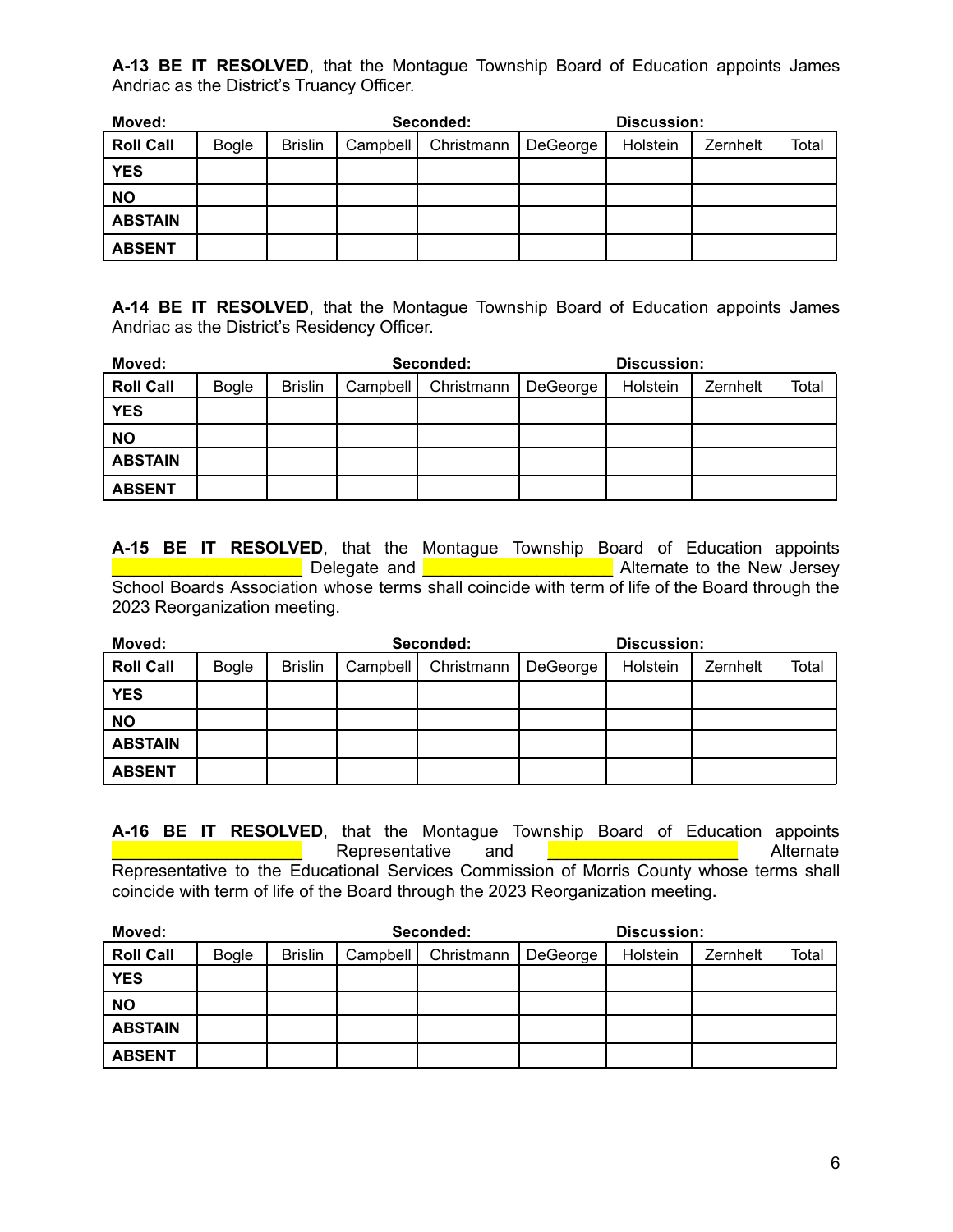**A-17 BE IT RESOLVED**, that the Montague Township Board of Education appoints Representative and **Depresentative** and **Representative** and **Representative** and **Representative** Representative to the Educational Services Commission of Sussex County whose terms shall coincide with term of life of the Board through the 2023 Reorganization meeting.

| Moved:           |       |                | Seconded: |            | <b>Discussion:</b> |          |          |       |
|------------------|-------|----------------|-----------|------------|--------------------|----------|----------|-------|
| <b>Roll Call</b> | Bogle | <b>Brislin</b> | Campbell  | Christmann | DeGeorge           | Holstein | Zernhelt | Total |
| <b>YES</b>       |       |                |           |            |                    |          |          |       |
| <b>NO</b>        |       |                |           |            |                    |          |          |       |
| <b>ABSTAIN</b>   |       |                |           |            |                    |          |          |       |
| <b>ABSENT</b>    |       |                |           |            |                    |          |          |       |

**A-18 WHEREAS**, the Montague Board of Education desires to establish procedures for authorized signatures to be placed on the various categories of checks issued by the Board:

**BE IT RESOLVED** that the signatures of the Board President, School Business Administrator, and the Treasurer of School Monies shall be required on checks issued in payment of bills; and

**BE IT FURTHER RESOLVED** that the signature of the Board President and the Treasurer of School Monies and the original signature of the School Business Administrator, Chief School Administrator shall be required on Bill Lists; and

**BE IT FURTHER RESOLVED** that the signature of the Treasurer of School Monies shall be required on all checks issued on the Payroll Agency Account.

| <b>Account</b>                | Signor 1     | <b>Signor 2</b>        | Signor 3     | <b>Bank</b>           |
|-------------------------------|--------------|------------------------|--------------|-----------------------|
| <b>Summer Savings</b>         | Carl Morelli | <b>Melinda Bellis</b>  | Rene Metzgar | <b>Provident Bank</b> |
| <b>Trust &amp; Agency</b>     | Carl Morelli | Melinda Bellis         | Rene Metzgar | <b>Provident Bank</b> |
| <b>Payroll</b>                | Carl Morelli | Melinda Bellis         | Rene Metzgar | <b>Provident Bank</b> |
| <b>General Fund</b>           | Carl Morelli | <b>BOARD PRESIDENT</b> | Rene Metzgar | <b>Provident Bank</b> |
| <b>Student Council</b>        | Carl Morelli | Melinda Bellis         | Rene Metzgar | <b>Provident Bank</b> |
| <b>Unemployment</b>           | Carl Morelli | Melinda Bellis         |              | <b>Provident Bank</b> |
| <b>Lunch Program</b>          | Carl Morelli | Melinda Bellis         | Rene Metzgar | <b>Provident Bank</b> |
| <b>Capital Reserve</b>        | Carl Morelli | <b>BOARD PRESIDENT</b> | Rene Metzgar | <b>Provident Bank</b> |
| <b>Flexible Spending</b>      | Carl Morelli | Rene Metzgar           |              | <b>Provident Bank</b> |
| <b>Dureler Fund</b>           | Carl Morelli | Rene Metzgar           |              | <b>Provident Bank</b> |
| <b>Before &amp; Aftercare</b> | Carl Morelli | Melinda Bellis         |              | <b>Provident Bank</b> |
| <b>Petty Cash</b>             | Carl Morelli | Melinda Bellis         | Rene Metzgar | <b>Provident Bank</b> |
| <b>Maintenance Reserve</b>    | Carl Morelli | <b>BOARD PRESIDENT</b> | Rene Metzgar | <b>Provident Bank</b> |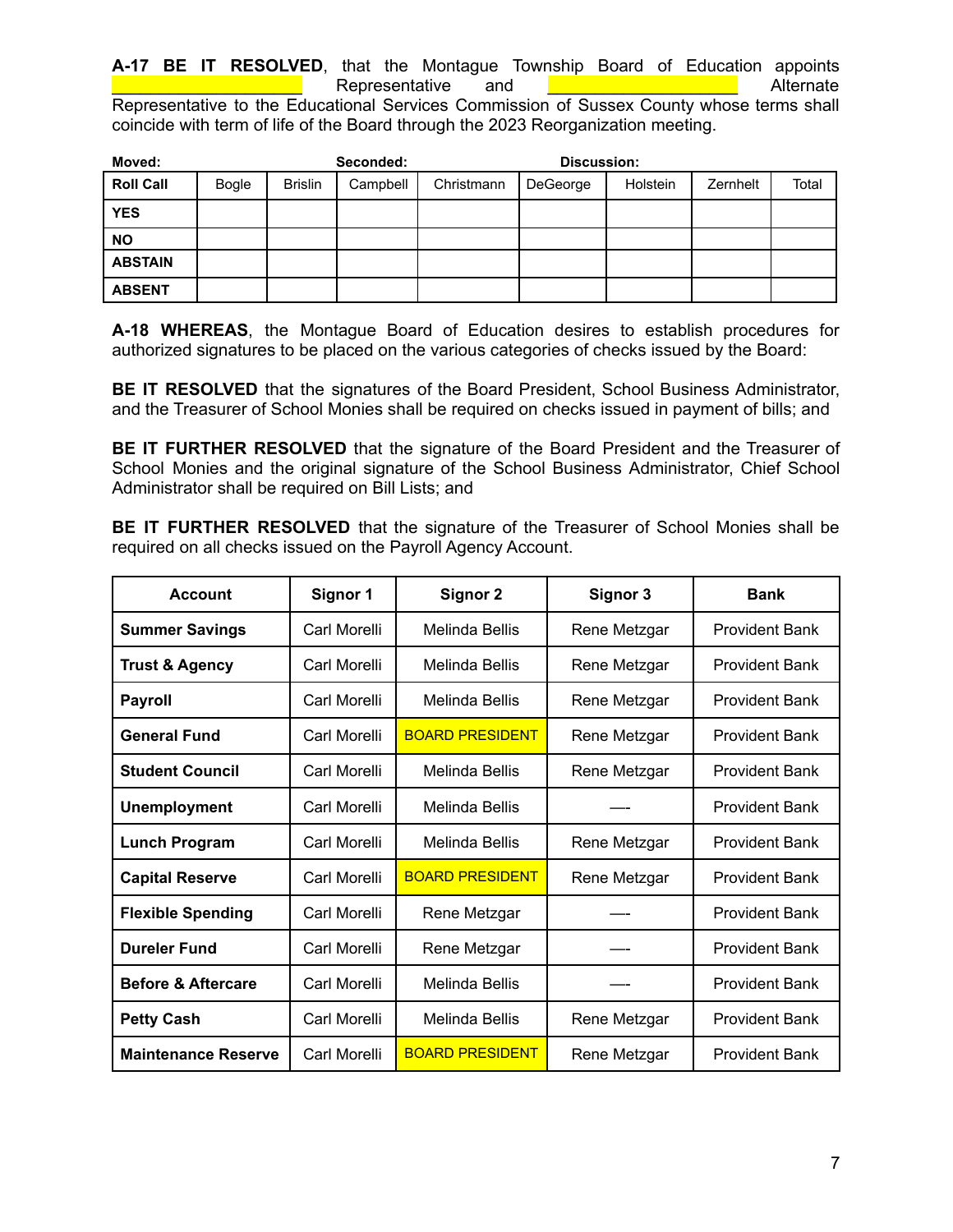| Moved:           |              |                |          | Seconded:  |          | Discussion: |          |       |
|------------------|--------------|----------------|----------|------------|----------|-------------|----------|-------|
| <b>Roll Call</b> | <b>Bogle</b> | <b>Brislin</b> | Campbell | Christmann | DeGeorge | Holstein    | Zernhelt | Total |
| <b>YES</b>       |              |                |          |            |          |             |          |       |
| <b>NO</b>        |              |                |          |            |          |             |          |       |
| <b>ABSTAIN</b>   |              |                |          |            |          |             |          |       |
| <b>ABSENT</b>    |              |                |          |            |          |             |          |       |

**A-19 BE IT RESOLVED**, that the Montague Township Board of Education appoints President \_\_\_\_\_\_\_\_\_\_\_\_\_ (or in their absence, Vice-President) together with John Nittolo, Acting Superintendent and Carl Morelli, School Business Administrator, to be authorized to sign the payroll summary sheets prepared semi-monthly.

| Moved:           |              |                |          | Seconded:  |          | <b>Discussion:</b> |          |       |
|------------------|--------------|----------------|----------|------------|----------|--------------------|----------|-------|
| <b>Roll Call</b> | <b>Bogle</b> | <b>Brislin</b> | Campbell | Christmann | DeGeorge | Holstein           | Zernhelt | Total |
| <b>YES</b>       |              |                |          |            |          |                    |          |       |
| <b>NO</b>        |              |                |          |            |          |                    |          |       |
| <b>ABSTAIN</b>   |              |                |          |            |          |                    |          |       |
| <b>ABSENT</b>    |              |                |          |            |          |                    |          |       |

**A-20 BE IT RESOLVED**, that the Montague Township Board of Education names The Herald News as the official newspaper of the Board of Education.

| Moved:           |              |                |          | Seconded:  |          | Discussion: |          |       |
|------------------|--------------|----------------|----------|------------|----------|-------------|----------|-------|
| <b>Roll Call</b> | <b>Bogle</b> | <b>Brislin</b> | Campbell | Christmann | DeGeorge | Holstein    | Zernhelt | Total |
| <b>YES</b>       |              |                |          |            |          |             |          |       |
| <b>NO</b>        |              |                |          |            |          |             |          |       |
| <b>ABSTAIN</b>   |              |                |          |            |          |             |          |       |
| <b>ABSENT</b>    |              |                |          |            |          |             |          |       |

**A-21 BE IT RESOLVED**, that the Board approves that the first meeting of the month will be a Regular Business Meeting beginning May 11, 2022 and the second meeting of the month will be a Non-Action Workshop Meeting for the Board of the Whole beginning May 25, 2022.

| Moved:           |              |                |          | Seconded:  |          | Discussion: |          |       |
|------------------|--------------|----------------|----------|------------|----------|-------------|----------|-------|
| <b>Roll Call</b> | <b>Bogle</b> | <b>Brislin</b> | Campbell | Christmann | DeGeorge | Holstein    | Zernhelt | Total |
| <b>YES</b>       |              |                |          |            |          |             |          |       |
| <b>NO</b>        |              |                |          |            |          |             |          |       |
| <b>ABSTAIN</b>   |              |                |          |            |          |             |          |       |
| <b>ABSENT</b>    |              |                |          |            |          |             |          |       |